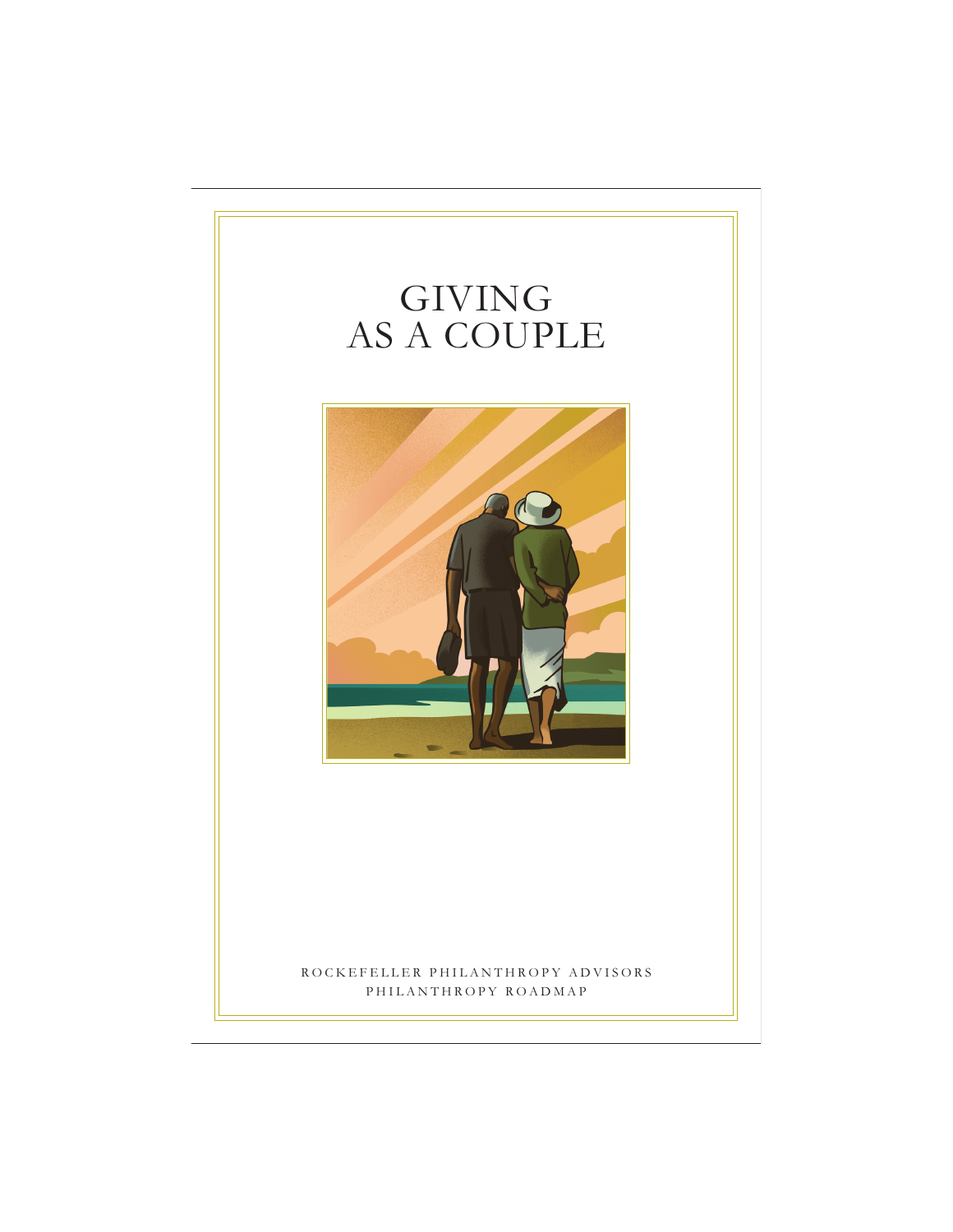The Rolling Stones were wrong. You can get satisfaction. And many donors say you can get it by giving as a couple.

Giving together not only allows partners the chance to work on issues they care deeply about, it also provides an opportunity for their relationship to grow. Some couples say their joint philanthropy is one of the most meaningful shared experiences in their lives.

In addition, couples who give together can increase their effectiveness by combining their financial assets and dividing their philanthropic responsibilities. They can extend the range of their giving program by capitalizing on each partner's individual perspective and talents even as they unite around the shared values that inspire their work.

Of course, there are pitfalls. Some point to the challenge of working directly with a spouse or partner —saying old habits of miscommunication and existing power imbalances can hamstring attempts to be effective in philanthropy.

Yet couples who have created a strong record of joint giving over many years say there's no need to worry —the first step in giving as a couple is often just to relax. Because there is no mistake-proof approach, couples should feel fine about following their intuition to make initial gifts and adjusting their giving strategy as they go.

Giving as a couple can evolve just like any aspect of a longterm relationship. For that reason, "learning by doing" is a motto many philanthropic couples adopt successfully.

This brief guide is for emerging and experienced philanthropists. Part of the "Philanthropy Roadmap" series, it sets out key considerations for donors who give as a couple. It also poses questions to help donors examine how they might approach this particular form of partnership —and adventure:

> **MOTIVATION AND VALUES** Why are we choosing to give together?

> > **POWER AND CONTROL** How will decisions be made?

**TIME AND ENERGY** How will the philanthropic work be divided?

**MONEY** How much should be set aside for philanthropy?

**INDIVIDUAL GIVING STYLES** How will different sensibilities be balanced?

#### **FAMILY AND LEGACY**

How will the couple involve or not involve children, step-children and their spouses? How will the philanthropy evolve into the future?

See our checklist for Giving as a Couple at the back of this guide.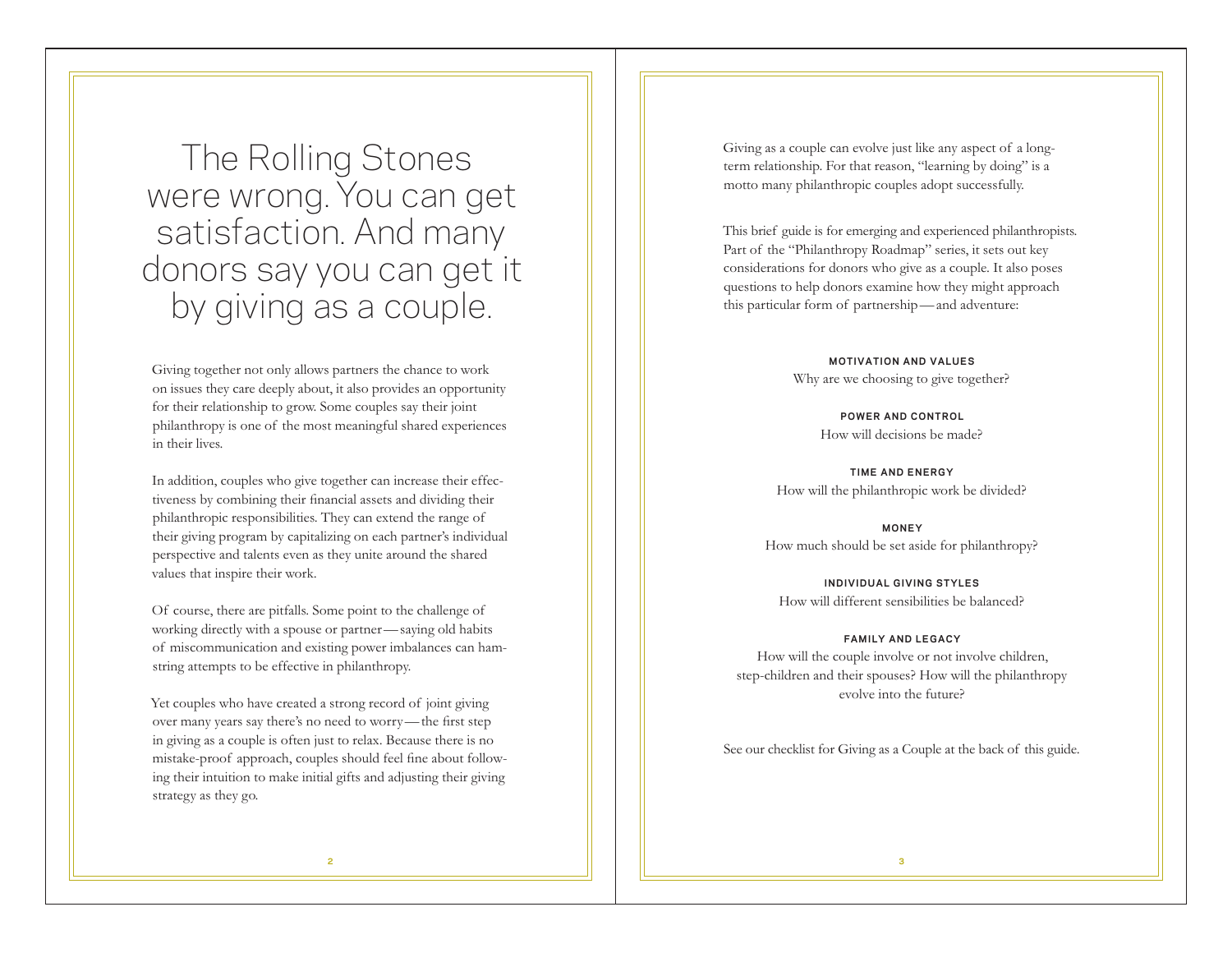### **PRINCE WILLIAM AND CATHERINE A WEDDING AS PHILANTHROPY**

When the Duke and Duchess of Cambridge married in 2011, they joined a trend that is already well-established in the United States —namely, beginning married life with an act of philanthropy.

In place of wedding gifts, they asked for donations to the Prince William and Catherine Middleton Charitable Gift Fund. The fund benefitted 26 nonprofits —all causes that are "close to their hearts and reflect the experiences, passions and values of their lives so far," according to the fund's website. Not surprisingly, the fund was a massive success. Buckingham Palace says about \$1.7 million dollars were raised.

The couple's first public engagement after the wedding also benefitted a charity, the U.K.'s Absolute Return for Kids (ARK). The Prince used the occasion to announce that his wife would be joining the foundation he has with his brother, Prince Harry, and that together, they "hope to use our philanthropy as a long-term catalyst for meaningful change."

What does that mean? Well, in the following passage from a prayer they recited at their wedding at Westminster Abbey, there is an indication that their philanthropy as a couple will be oriented by compassion and service.

"… In the busy-ness of each day keep our eyes fixed on what is real and important in life and help us to be generous with our time and love and energy. Strengthened by our union, help us to serve and comfort those who suffer …"

Prince William and Catherine are no longer accepting donations to their wedding fund. But the idea still holds a beguiling attraction —even for those of us without royal blood. Why not start off a committed relationship as you mean to continue —by giving.

"Both of us were fortunate to grow up with parents who taught us some tremendously important values. Work hard. Show respect. Have a sense of humor. And if life happens to bless you with talent or treasure, you have a responsibility to use those gifts as well and as wisely as you possibly can. Now we hope to pass this example on to our own children. We feel very lucky to have the chance to work together in giving back the resources we are stewards of."

**BILL AND MELINDA GATES**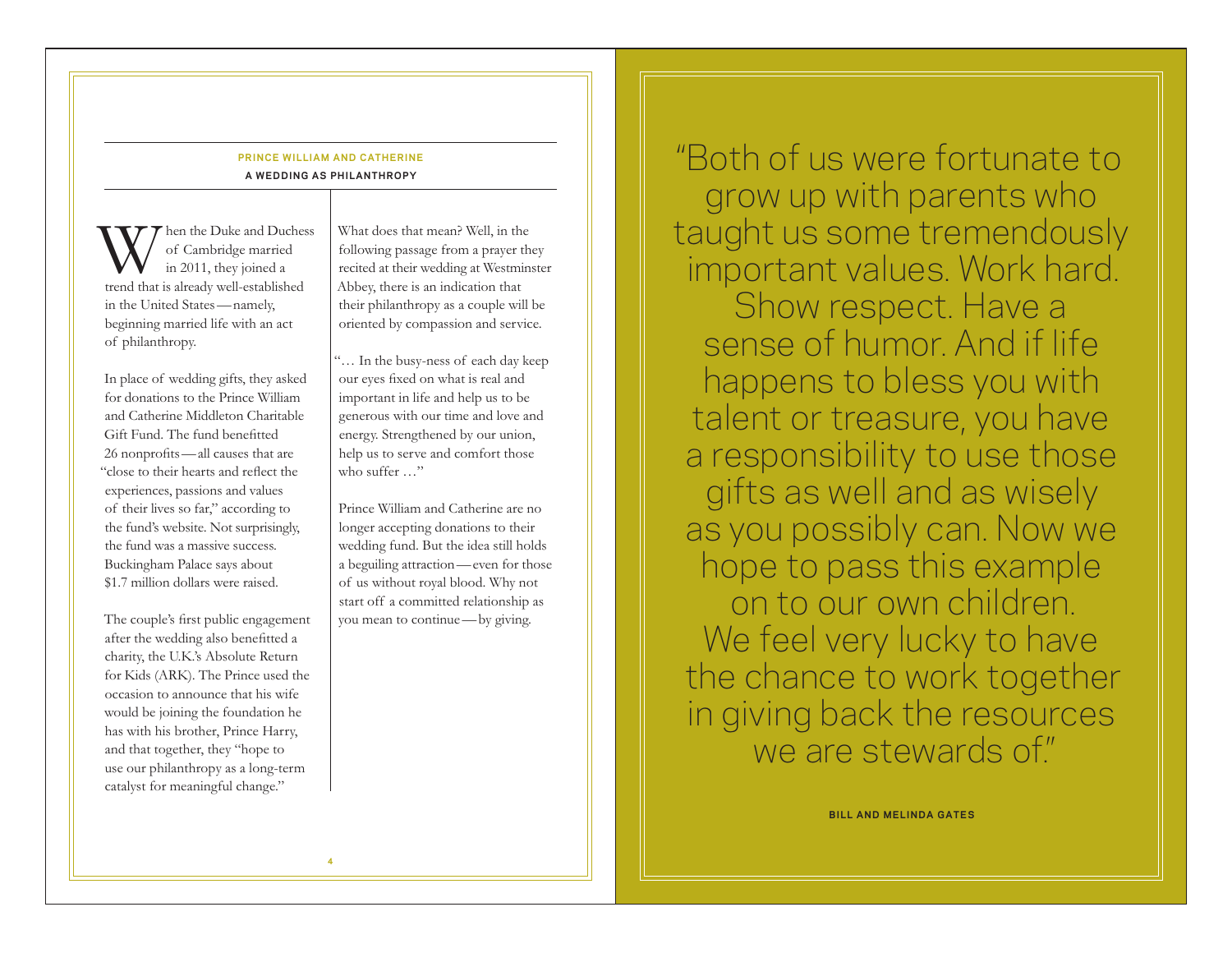

Giving as a couple offers great opportunities to explore on both philanthropic and personal levels. Partners and spouses can investigate different ways to address important problems and do good, and, in the process, they can learn new things about each other. The first step for many donor couples is simply to sit down and have a discussion—exploratory, naturally—about the values and motivations that inspire them to give together.

In this sense, getting started is straightforward. It requires only time and patience to listen and talk. And numerous donors report their discussion and the ensuing philanthropy have brought them closer as a couple.

On the other hand, of course, this isn't true for all donors. Long-term relationships tend to have long-term relationship dynamics. And these tend to flow into philanthropy. Still, couples who explore philanthropy together can find new focus for an existing relationship and the chance for fresh understanding.

# MOTIVATIONS AND VALUES

WHY ARE WE CHOOSING TO GIVE TOGETHER?

In philanthropy, the range of values and motivations can seem as extensive as human experience itself. Donors cite everything from religious commitments to feeling a responsibility to "give back" to tax considerations ("I would rather give it away than give it to Uncle Sam"). Two guides in this series ("Your Philanthropy Roadmap" overview guide and "Knowing Your Motivation") go into more detail on how donors can achieve clarity in this area. But for this guide, it is enough to know that the "why" of giving can help guide key decisions such as determining funding interests and goals, the level of giving and whether the couple wants their philanthropy to be public, anonymous or somewhere in between.

Trusted family advisors and professional philanthropic advisors can help couples here. But the most important work is up to the couple. Here are questions which can be used to begin the discussion.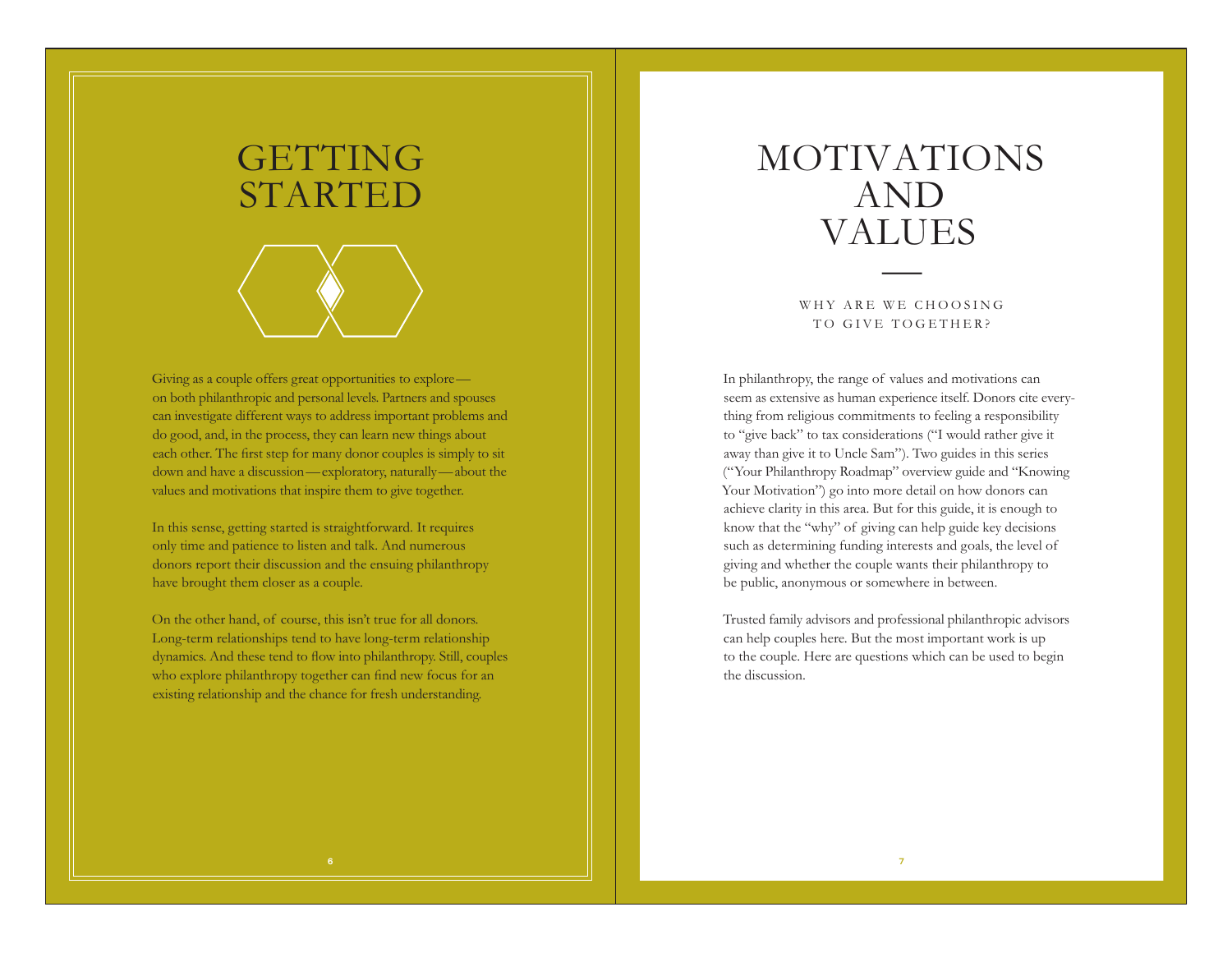Have either of us found fulfillment in giving; if so, where is it greatest for each of us?

What life experiences—or epiphanies—have inspired us, individually, to give?

What motivations and values do we share—what is our common ground for giving?

Where and how do we think differently?

Has anything has held us back from giving in certain ways or to certain areas? If so, what are those limitations and can they be addressed?

Is legacy important to us? What shape should it take? How would we like to be remembered?

### **MIKE SCHAEFER AND RIC WEILAND THE DEATH OF A PARTNER AND THE IMPORTANCE OF A G IV ING PLAN**

Philanthropy was more than just a shared interest for Mike Schaefer and Ric Weiland, it was "a core value that brought us together," according to Mike. And when Ric died unexpectedly in 2006 at the age of 53, philanthropy remained something that united them.

Individually, both had committed to give the majority of their wealth away long before they had met, and long before their investment portfolio began showing dramatic gains in the

early 1990s. Ric had garnered his wealth as one of the early employees of Microsoft. During his life, Ric donated at least \$30 million to carefully researched organizations. When he died, another \$180 million dollars was allotted to 20 of these organizations, according to the directions of his estate plan.

Mike sums up their reasoning this way: "Why wait until you're old and senile—or dead—to give to the causes you believe in? It made sense to have a thoughtful giving plan and spend our time helping to build the capacity of our beneficiaries so that they would be ready to astutely handle a more significant investment in their work whenever the time came."

More than half of Ric's estate, \$110 million, went as unrestricted gifts directly to low-risk, well-established institutions including Stanford University, the United Way, Children's Hospital, and the Nature Conservancy.

Another \$65 million is being distributed over eight years through a donor advised fund at the Pride Foundation to smaller, higher risk organizations, including ten national LGBT (lesbian, gay, bisexual, transgender) nonprofits that represent a broad cross section of the gay rights movement. "We knew these would be unprecedented bequests and likely a challenging amount of money for many of these organizations. The good news is that Ric was a longtime supporter of these causes and had focused on building their capacity for almost two decades."

Mike says he, as the surviving spouse, is "doing just fine and dandy without the hassle of receiving any significant portion of my partner's estate. By agreeing in our estate plans to establish charitable remainder trusts for our loved ones, and give all our assets to

specific charities at the death of the first spouse, we sure saved a lot of hassle—and I have been able to move on with my life."

He admits their approach was unusual, but he recommends it as a very rewarding giving style.

"Our goal was to build community wealth, not personal wealth. We felt the potential for a transformational return on our investment was much greater if we built a strong community than if we just grew our family investment portfolio … While our philanthropic plans were accelerated due to tragic, unexpected circumstances, my hope is our example will help others accelerate their giving."

"Our goal was to build community wealth, not personal wealth"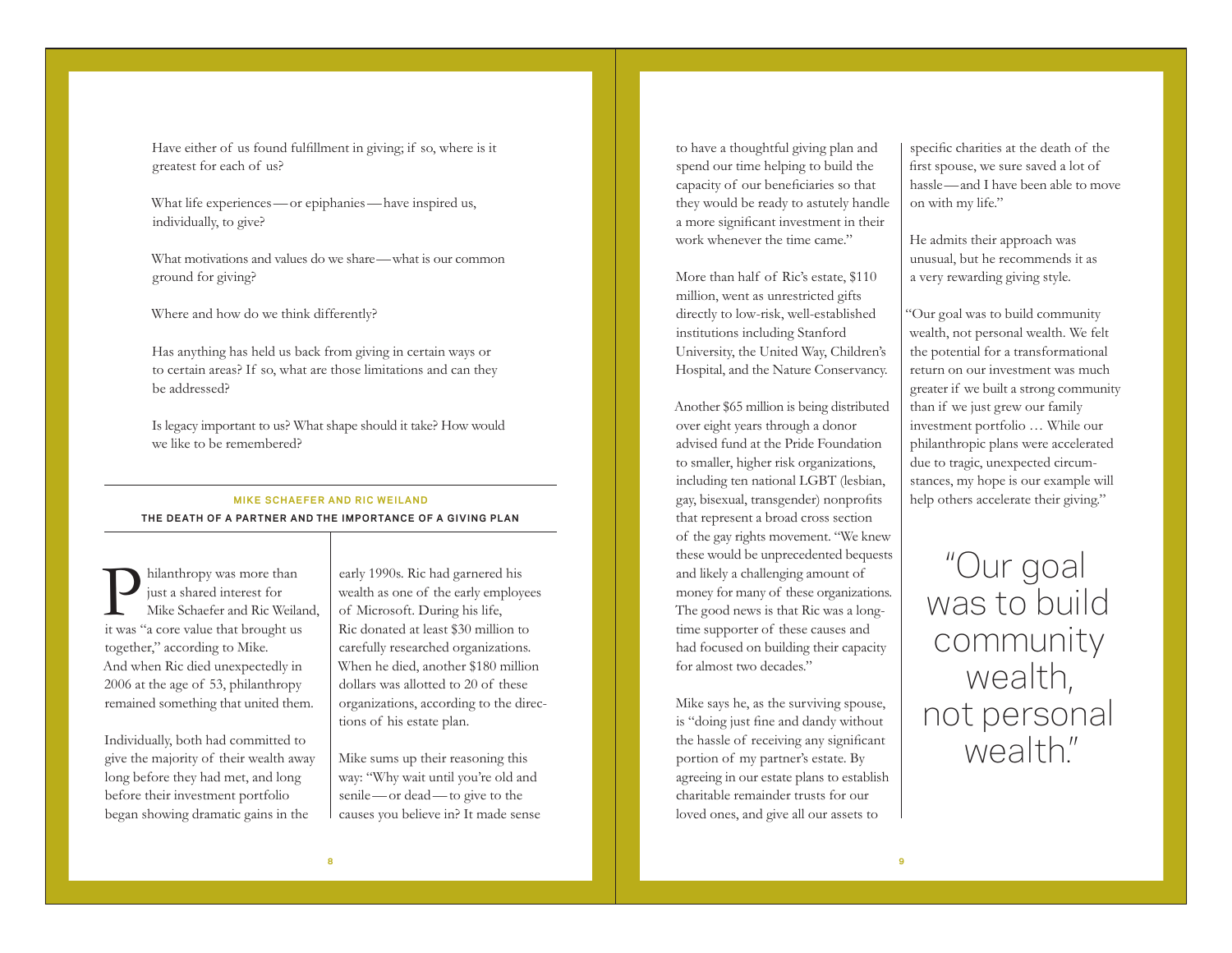# POWER AND CONTROL

### HOW WILL DECISIONS GET MADE?

 $\mathcal{L} = \{ \mathcal{L} \in \mathcal{L} \mid \mathcal{L} \in \mathcal{L} \}$  , where  $\mathcal{L} = \{ \mathcal{L} \mid \mathcal{L} \in \mathcal{L} \}$ 

Equality is part of U.S. law and culture. But when it comes to relationships and finance, inequality is common —particularly around the control of assets and other decision-making.

When couples form a giving strategy, they may want to consider setting out just how their philanthropy will be directed and who will do the directing. This may mean making some understandings explicit in philanthropy.

How will the couple decide on their philanthropic goals and approach? How will they decide on what organizations to support or which social impact businesses to invest in? How will philanthropic money be invested and how much will be dispersed? Will other family members be involved in the decision-making?

Facing these questions together might be difficult, but such an approach is often beneficial. A giving strategy that's truly appropriate for a philanthropic couple must reflect the process that suits them as well as the goals they want to achieve. And though each individual in a couple usually takes on some responsibilities independently, the overall approach to giving remains a team effort.

As in any partnership, engagement is driven by personal and emotional involvement. When spouses or partners share

decision-making or discuss and agree on how to divide these responsibilities, their mutual engagement in philanthropy often deepens.

#### **INHERITANCE AND FINDING A POWER BALANCE\***

Cassandra, an Irish-American, and Craig, an African- American, described themselves as "just another bi-racial couple from Laramie, Wyoming." Both 40-something geologists, they worked in the oil business, earning similar paychecks. Then Cassandra inherited a significant sum from her father, who had run a successful hedge-fund. She felt inspired by the gift and wanted to start a charitable giving fund. Craig didn't agree. He thought they should invest the money and wait to do their major philanthropy later. It also bothered him that many people, he felt, now judged him because of the wealth of his wife. He didn't talk about it, but he felt threatened by the huge change in the financial balance of their relationship. Cassandra knew he was unhappy and so offered him two options: 1) she would give the money to another foundation to disperse and they could go back to the way things were; or, 2) they would each commit to a 50/50 split of responsibilities and powers in

a new foundation they would create themselves. Craig opted for the second option and they sat down with a philanthropic advisor and their lawyer to develop their giving strategy and prepare the groundwork for the new foundation. Over time, they discovered that a 50/50 split in power made things difficult because it meant they often had to negotiate and compromise to move forward. But that difficulty also had a positive side. It deepened their partnership by regularly showing them that they could overcome obstacles as a couple and find unity in the face of initial disagreement.

\*This composite story combines elements of real experience from a number of donors. Details have been changed to protect privacy.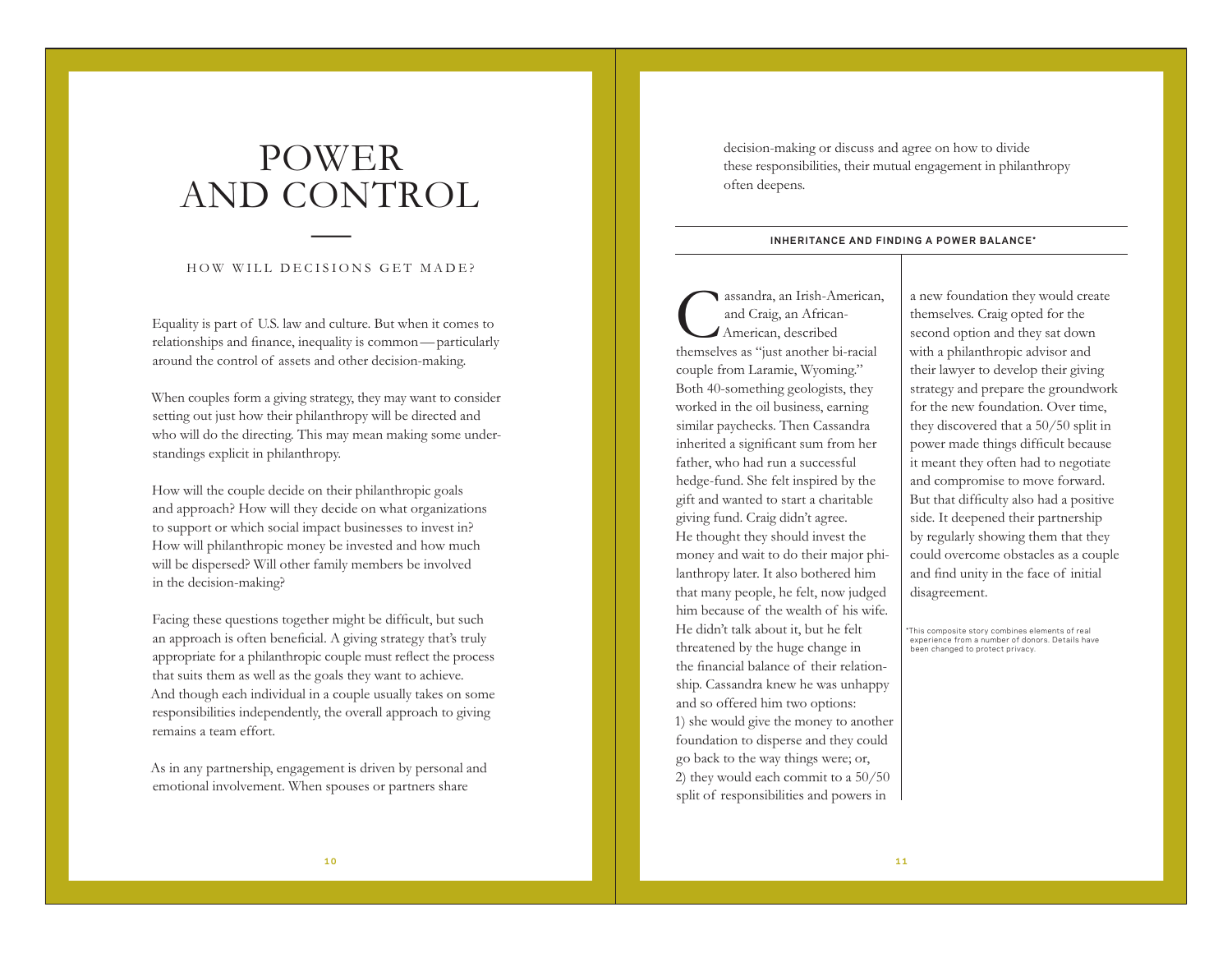# TIME AND ENERGY

### HOW WILL THE WORK BE DIVIDED?

 $\mathcal{L} = \{ \mathcal{L} \in \mathcal{L} \mid \mathcal{L} \in \mathcal{L} \}$  , where  $\mathcal{L} = \{ \mathcal{L} \mid \mathcal{L} \in \mathcal{L} \}$ 

Depending on family and business commitments as well as personal preferences, couples often differ in how much time they can or want to devote to their philanthropic activities.

Unless paid staff or advisors take care of operational duties, the way a couple delegates authority and divides work in their philanthropy can have a huge impact on how much enjoyment they get from their giving.

Seen from one perspective, splitting up tasks can be simple common sense. Responsibilities can be divided according to inclination and talent. There can even be some completely separate areas of interest, including individual gifts.

One enlightened approach is to develop two separate individual funds as well as a common pool of money. That way couples can give together where there is agreement—say, education and give independently where they have separate philanthropic interests —say, art museums and conflict resolution.

In short, couples don't have to do everything in philanthropy together. Individual activity can even make the giving experience more vibrant as partners have a chance to report back and learn from each other.

However, a division of labor that is not mutually accepted can breed resentment around inequities of workload and lack of

shared decision-making and recognition. Some donors can even feel cheated. ("Hey, I'm doing all the work and you're getting all the glory.")

There is no single wrong or right answer here. But experienced philanthropic couples say that it's worthwhile to discuss the issues to find clarity around workload and roles and then to schedule regular reviews of this understanding to allow for the nearly inevitable changes in circumstances, finances and giving preferences.

### **THE HANDS-ON PHILANTHROPY OF LAURA AND JOHN ARNOLD TH INK B IG, TAKE R ISKS AND GET INVOLVED**

Laura and John Arnold never dreamed they would have the wealth to seek lasting change in the world. Still in their 30s, they describe a "middle-class" upbringing, attending public high school and working their way through college. But that was before John found extraordinary success with his hedge fund Centarus Energy, building a net worth in the billions through his natural gas investments.

Laura is an attorney and a former oil company executive. Together with John, she saw a great opportunity in their significant wealth —an opportunity to do good.

In 2008, they formed the Laura and John Arnold Foundation, dedicated

to seeking transformational social change through innovation. In 2010, they joined the Giving Pledge (givingpledge.org), promising to "devote the majority of our wealth, time and resources to philanthropy in the coming years." Their goal: to maximize opportunity and minimize injustice. Their focus areas: criminal justice reform, education reform K–12 and public accountability (in particular, reform of public employee pension benefits).

Their foundation also works in knowledge management, developing interactive databases for major issue areas (beginning with education) so that all the research, policy, organizations, technology, and other data is all in one place and useable. When complete, these will be free to the public.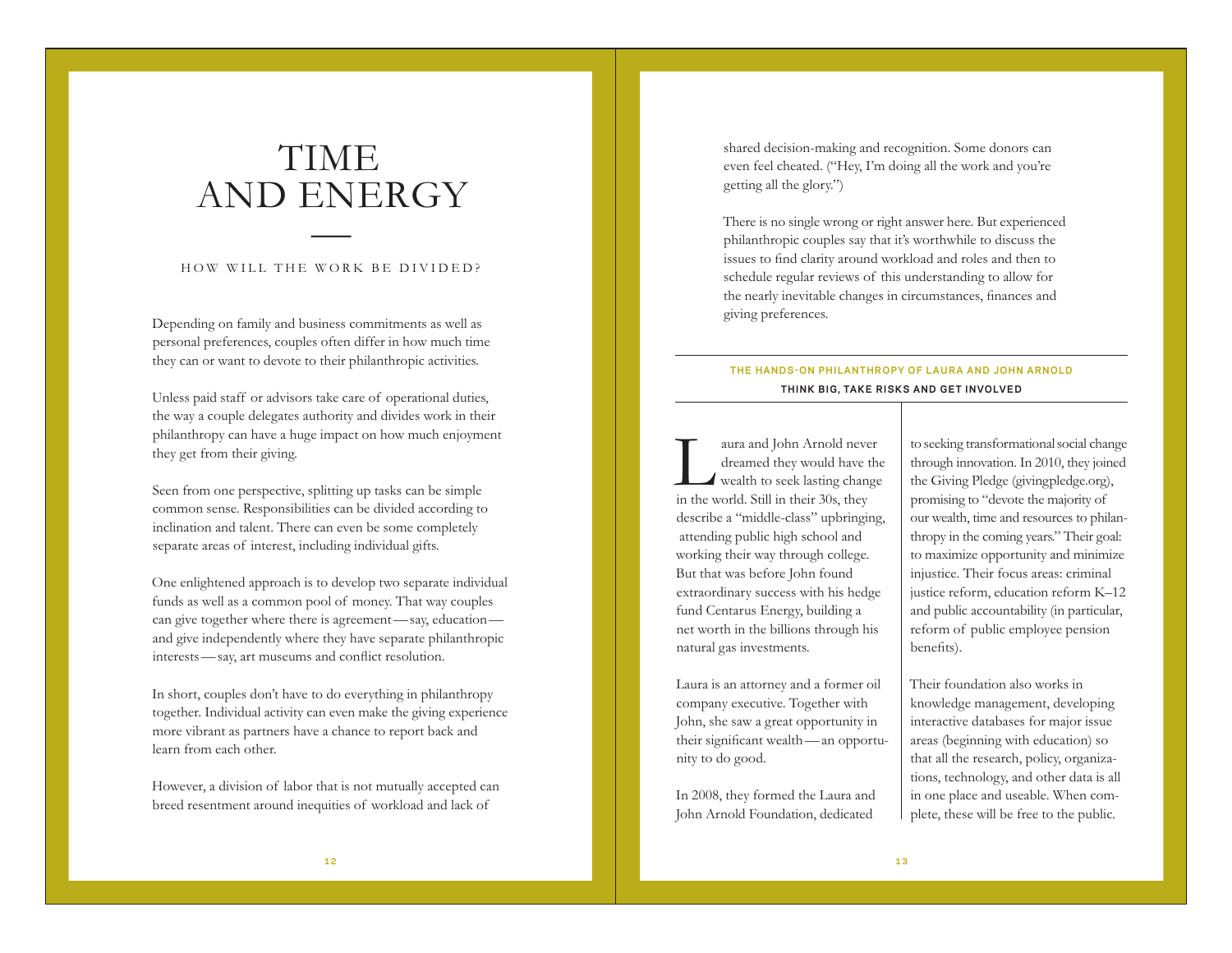The Arnolds decided jointly on an entrepreneurial approach to addressing society's problems, incorporating leveraged giving, collaboration with other philanthropists and investments on a scale calculated to have a large impact. One example of this kind of giving came in 2011. They matched the \$25 million gift of philanthropists Eli and Edythe Broad to Teach For America. The Robertson Foundation and Steve and Sue Mandel also gave matching gifts to reach a total of \$100 million. The money went to create an endowment for the nonprofit, which recruits recent college graduates to teach in low-income schools. The gift was meant to be transformative so the nonprofit could be seen not as a movement, but as a lasting institution, with an endowment like a university to fund its ongoing operations and growth.

Most striking, however, is the Arnolds' joint approach to managing their giving. The co-founders see themselves as part of the working "team" of their foundation —influencing "the organization's overall direction and daily execution."

They say it comes from a sense of responsibility: "We are deeply indebted to our community and our country for the many opportunities granted to us,

and for a social and economic environment in which we could make the most of those opportunities. We consider it our responsibility to ensure the same opportunities for others."

Even though they are early in their careers as philanthropists, they have already made significant decisions about funding their philanthropy and setting a time horizon for their giving. On their website, they state: "Philanthropists should seek to create significant change within their own lifetimes and exhaust most or all their financial corpus in pursuit of their goals." "We are among the converted having committed to give all our net worth to philanthropy starting with a grant of \$1.3 billion in 2006 to our spend-down Foundation. When you think about it, no other approach seems to make sense. Passing down fortunes from generation to generation can do irreparable harm. In addition, there is no way to spend a fortune. How many residences, automobiles, airplanes and other luxury items can one acquire and use?"

#### **HERB AND MARION SANDLER**

Sandler Foundation created and continues to fund the American Asthma Foundation and the nonprofit newsroom ProPublica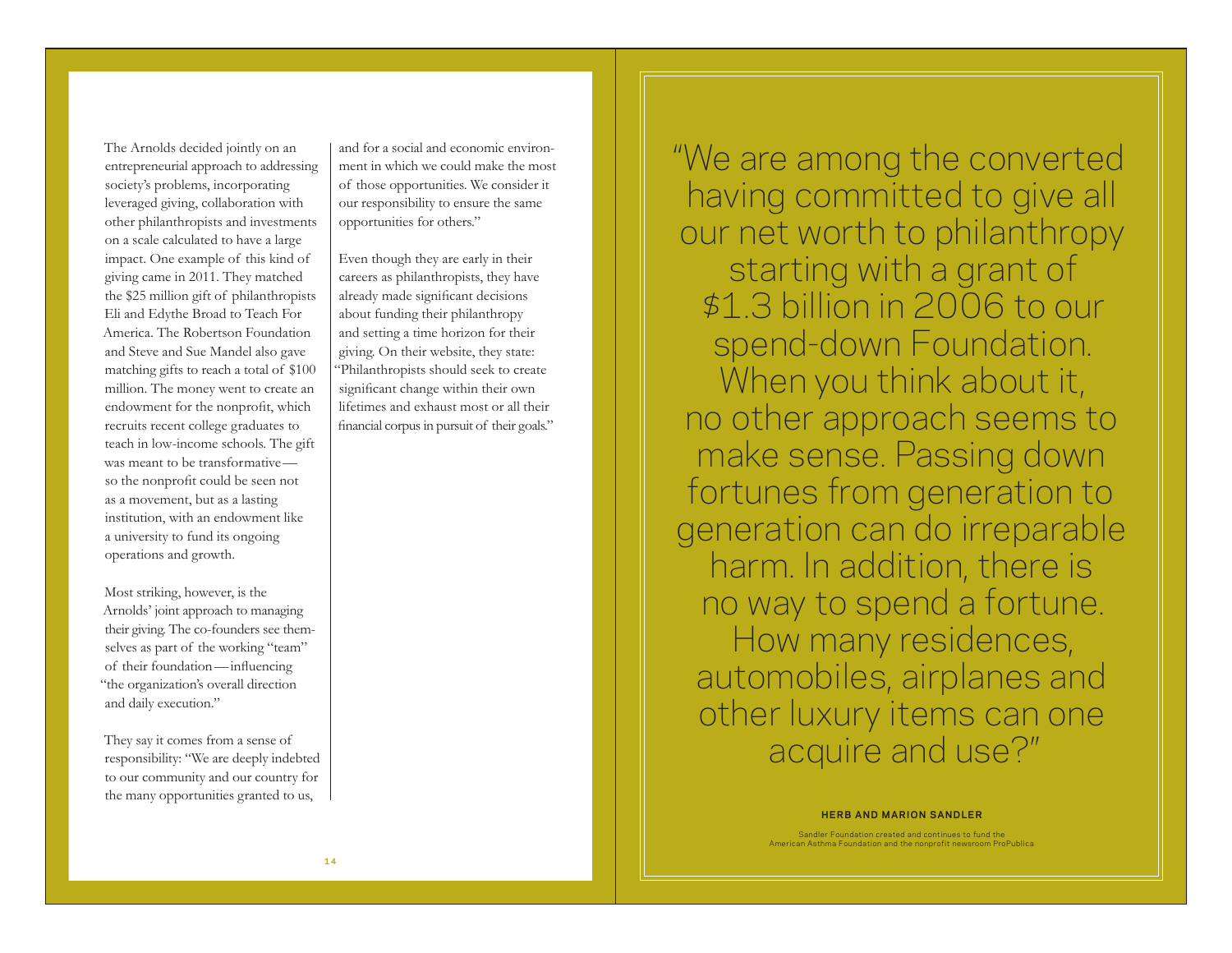$\mathcal{L} = \{ \mathcal{L} \in \mathcal{L} \mid \mathcal{L} \in \mathcal{L} \}$  , where  $\mathcal{L} = \{ \mathcal{L} \mid \mathcal{L} \in \mathcal{L} \}$ 

### HOW MUCH SHOULD BE SET ASIDE FOR PHILANTHROPY?

Most couples don't consider philanthropy until they have achieved a considerable degree of financial independence. So they may believe they need not worry much about money as long as they are giving within their comfort zone.

If their giving is informal and based mostly on replying to requests for donations, they may not need to concern themselves.

However, couples who set out to be strategic in their giving creating a foundation or a donor-advised fund and seeking to achieve certain social outcomes—are wise to consider money issues more carefully.

Deciding how much money should be used for philanthropy involves working out budgets not only for gifts but for other costs as well. These can include the setting up of a giving vehicle like a foundation and paying for professional advice.

Donors are also wise to remember that financial decisions about philanthropy are not made in a vacuum. Strategic giving is part of a larger discussion, including, among other things, inheritance for children, how to budget to take care of the family's needs, investment strategy, whose money it is and how the couple shares—or doesn't share—the control of that money. Differing views about any of these areas can have a major impact on giving. Couples often benefit from taking time to reach clarity about their overall financial picture before they begin their joint philanthropy in earnest.

## **MONEY** MARC AND LYNNE BENIOFF **SALESFORCE.COM COUPLE NARROWS FOCUS FOR B IG IMPACT**

I n 2010, Marc and Lynne Benioff decided to radically change their approach to their personal philanthropy by rolling five years of giving into one donation.

The \$100 million gift, to be paid over five years, will help fund a new children's hospital and research facility at the University of California at San Francisco (UCSF) where Lynne gave birth to their child in 2008.

The move represented a huge change of strategy for the couple. Previously, the billionaire chairman and CEO of Salesforce.com and his wife, who is a trustee on the UCSF foundation board, gave mostly anonymously. They spread their support among a wide variety of nonprofits, ranging from endowing chairs at a university to giving money to a monastery in Bhutan.

They decided on a new approach because they felt they had achieved mixed results and in the words of Mr. Benioff: "You should be able to make a gift and see that it was having some kind of impact."

The impact they sought with their highprofile gift is two-fold. First, they wanted to help create "the most advanced children's hospital in the world … supporting the translation of medical research into clinical practice." And second, they wanted to encourage other philanthropists to support the project.

The Benioffs say they will retain a single philanthropic focus on the hospital for an additional five years after the \$100 million gift is completed in 2015. Then, "we'll reassess in 2020 where we are and look for the next target," said Mr. Benioff.

In the meantime, corporate philanthropy through the Salesforce.com Foundation will continue as normal, supporting nonprofits with technology innovation, volunteer time and annual grants.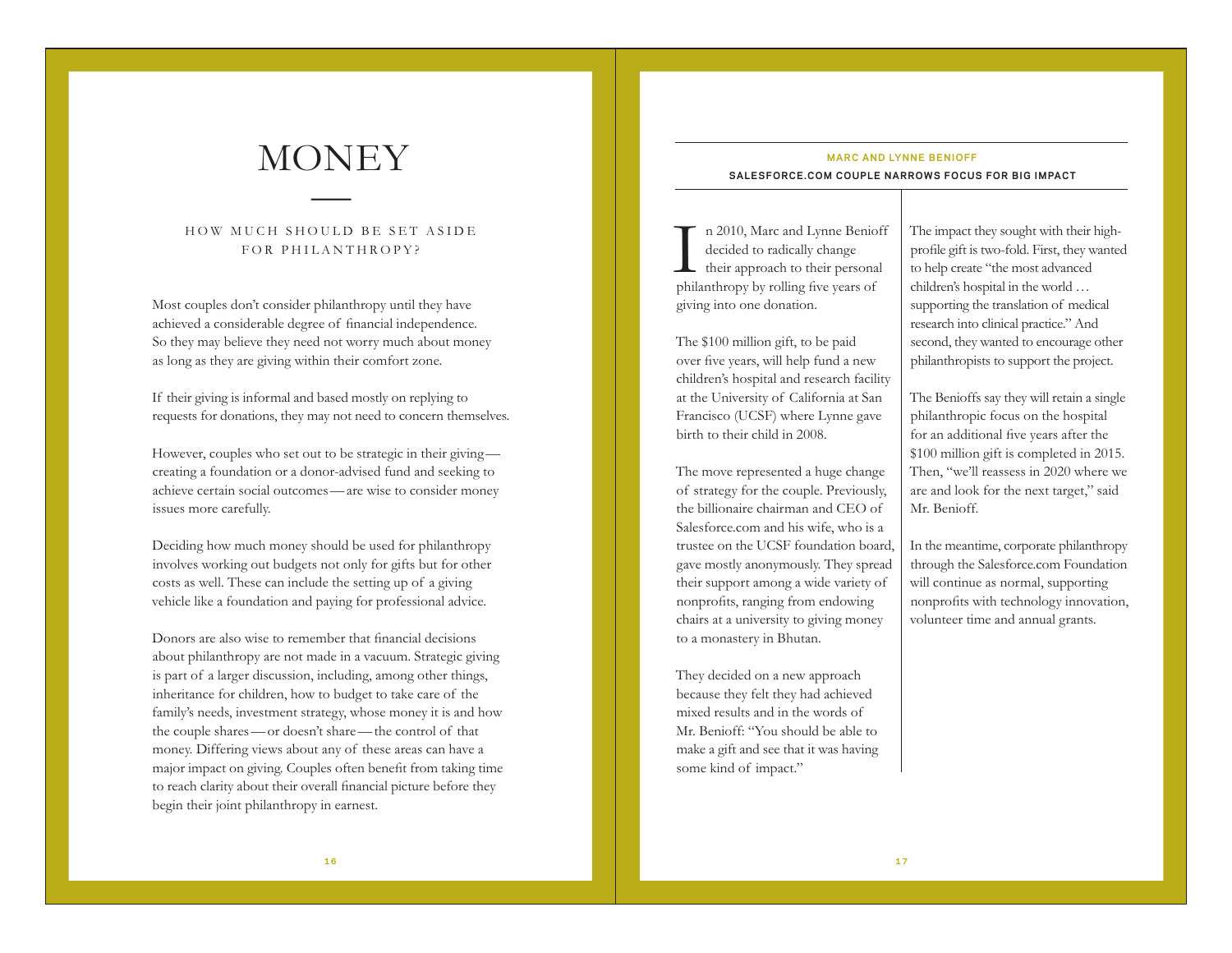# INDIVIDUAL GIVING STYLES

### HOW WILL DIFFERENT SENSIBILITIES BE BALANCED?

 $\mathcal{L} = \{ \mathcal{L} \in \mathcal{L} \mid \mathcal{L} \in \mathcal{L} \}$  , where  $\mathcal{L} = \{ \mathcal{L} \mid \mathcal{L} \in \mathcal{L} \}$ 

Partners sometimes see the world through different lenses. When donors give as a couple, these varying views can be complementary, adding perspective. They can help to refine what the couple wants to achieve and the way they want to achieve it.

Of course, sometimes partners see the same circumstances so differently that tension and conflict can result. Which organizations get grants? How much public recognition of a gift is appropriate? How should family members be involved in the philanthropy? These significant issues can turn into obstacles to progress unless differences in approach are accommodated.

Yet, even in such difficult situations, transparency and respectful discourse can be of great practical value. Treating differences openly can start a process which can turn a perceived problem into a tool for approaching philanthropy in a more nuanced way, including doing at least some giving separately.

Couples may want to consider the following points as they develop —or refine —a giving strategy with their loved one. The statistics come from a 2010 survey of 800 high-net-worth households. The survey was carried out by the Center on Philanthropy at the University of Indiana. (Please bear in mind these points are meant to encourage discussion of a couple's own particular understanding and approach and are not meant in any way to be prescriptive.)

The survey found less than half (41 percent) of wealthy donor couples conferred about their giving and then made joint decisions about their philanthropy.

A quarter of respondents said they conferred but then most of the time, one person made the decisions.

About 16 percent of the couples did not talk at all about their giving —one person making all decisions.

Other couples, 15 percent, made charitable giving decisions separately all the time.

These numbers demonstrate the variety of approaches couples adopt to deal with different giving styles. Other figures —such as the survey results on how couples decided what causes they would support —also suggest considerable independence.

About half of high-net-worth couples surveyed (51 percent) gave to causes both partners supported, whereas 35 percent gave to causes that just one partner —the philanthropic decision-maker —thought was important. About 12 percent of gifts went to causes important only to the partner of the decision-maker.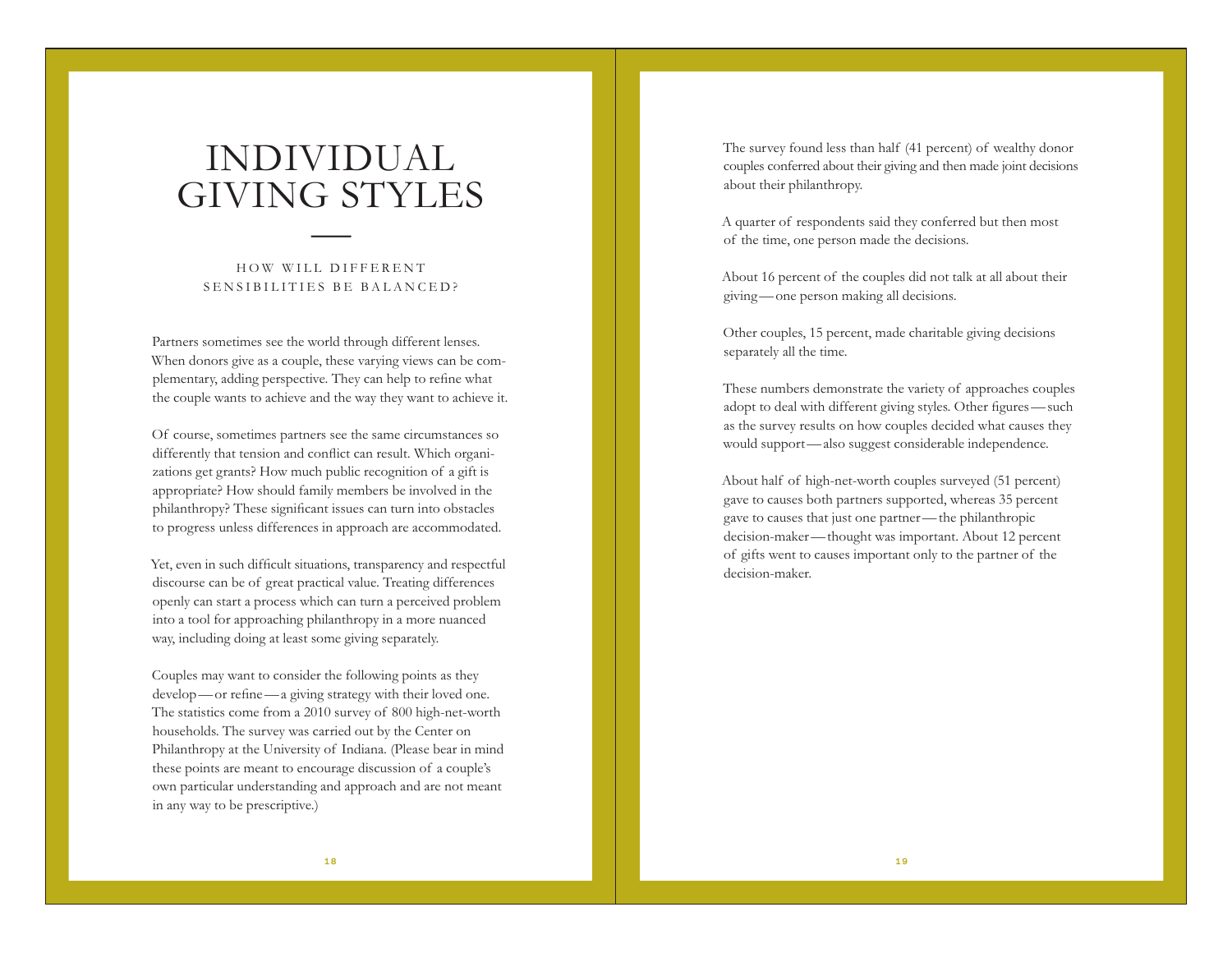#### **WHAT HAPPENS TO A COUPLE'S PHILANTHROPY AFTER A SPLIT \***

Doug and Molly worked together to create a very successful business building homes across the Midwest. In 2008, they sold the business and formed a family foundation dedicated to supporting sweat-equity organizations like Habitat for Humanity. Two years later, in spite of —or perhaps because of —their increased time together, Doug and Molly's relationship disintegrated. He moved out. There was a new girlfriend. Then, finally, a divorce was granted. Doug assumed that Molly would continue to support the foundation, but instead she wanted to break it in two. He was incensed. He had earned the money, he reasoned. She had supported the foundation and its goals. Now, he felt she was doing this to spite him. On the contrary, she said, she just didn't want to have that shared responsibility any more. Besides, her philanthropic goals had changed. She now wanted to support entrepreneurial businesswomen in the Midwest with small grants and training. The couple was at an impasse for an entire month. And then Molly offered a suggestion: why not ask their twins, who were both college-aged, if they would sit on both boards. This would introduce them to philanthropy,

but also give some family cohesion at a difficult time. Doug felt splitting the foundation was still inefficient. But his consideration for his children made him re-think his position. When he called them each on the phone, he found that they were enthusiastic about the plan and positive about working with him on his nonprofit housing projects. That made all the difference. Doug agreed to the split and both foundations have made a successful transition.

This composite story combines elements of real experience from a number of donors. Details have been changed to protect privacy.

# FAMILY AND LEGACY

HOW WILL THE COUPLE INVOLVE — OR NOT INVOLVE - CHILDREN, STEPCHILDREN AND THEIR SPOUSES? HOW WILL THE PHILANTHROPY EVOLVE INTO THE FUTURE?

In this age of blended and nontraditional family units, just defining who participates in a couple's family philanthropy can be challenging. Who should be at the philanthropic table? Children? Stepchildren? Spouses of children? Divorced spouses of children? The decisions will affect not just how a couple goes about its present giving, but how the couple's philanthropic legacy should be managed by future generations.

#### **WHO SITS AT THE PHILANTHROPIC TABLE? \***

One couple from Arizona, Samantha and Travis, decided they wanted to encourage an ongoing family legacy of giving. They worked hard to include their three adult children in key family foundation decisions and allowed them to allot some grants on their own. But when the children wanted to involve their spouses, Samantha stoutly rejected the idea.

After a few months of wrangling, her children refused to sit on the family foundation's board. And Samantha and Travis were left as the only trustees of their family philanthropy.

This composite story combines elements of real experience from a number of donors. Details have been changed to protect privacy.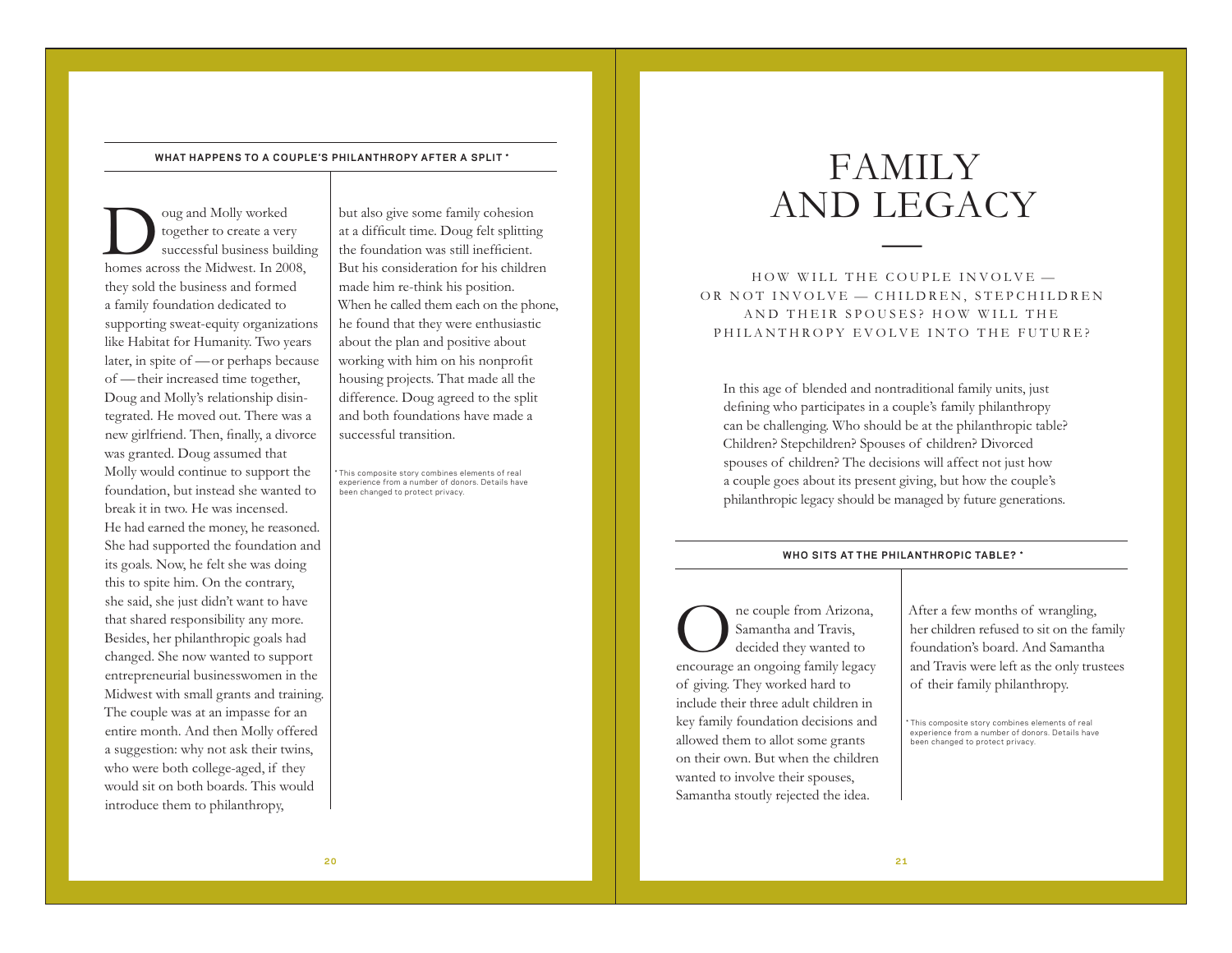Some couples choose to forego traditional philanthropic legacy. Instead, they set an end-date on their giving. Bill and Melinda Gates are perhaps the most prominent examples. They, together with trustee Warren Buffett, have pledged to spend all the resources of their \$36 billion foundation within 50 years after Bill and Melinda's deaths. They say they are determined to do as much as possible, as soon as possible, to achieve progress in the areas where they work.

Yet, there are other couples who are drawn to philanthropy in perpetuity for personal reasons. Some also feel that continuing foundations build on past lessons learned and develop institutional capacity and knowledge that can inform future giving.

(Couples may want to consult our guides, "Talking with Your Family About Philanthropy" and "Legacy" for more detail.)

Whether couples want to create a family legacy or just want to involve their children, one idea worth considering is also a simple one: Ask family members how they might like to be involved. Donors who seek meaningful engagement of adult children while dictating terms can find themselves in complete control, but philanthropically disengaged from their offspring.

### **P IERRE AND PAM OM IDYAR EBAY FORTUNE FUNDS HYBRID PHILANTHROPY**

Pierre and Pam Omidyar stand out for their strategic, hybrid approach to giving as a couple, but their style has undergone a huge evolution since September 1998 when eBay went public. (Pierre was the founder of eBay and remains chairman of the board.)

"We had priced the initial public offering at \$18 a share," Mr. Omidyar wrote in a 2011 article for the Harvard Business Review. "During the course of the day the stock rose to nearly \$54 … On paper my stake was more than \$1 billion. It was shocking and completely unexpected. Soon afterward I began having conversations with my fiancée, Pam —now my wife —about what we were going to do with all that wealth … Within a few months we'd created a nonprofit family foundation, which is what new philanthropists typically do. We took an informal approach … We gave money to this charity or that charity. It was a responsive thing —we would read about something in the newspaper and it'd be 'Let's give money.' After a couple of years we realized we needed to professionalize the foundation and become strategically driven. We recruited

some executives to help us think about how to take lessons from eBay and apply them to philanthropy."

The Omidyar Network, a philanthropic hybrid which funds for-profit social enterprise projects as well as nonprofit organizations, was one result of this approach. It was co-founded by the Omidyars as what they call "a philanthropic investment firm." Through this unique giving vehicle, the Omidyars have committed \$442 million since 2004 —\$239 million in nonprofit grants and \$203 million in for-profit investments. More than \$100 million has been committed in the area of microfinance.

In addition, Ms. Omidyar founded two nonprofits on her own — Hopelab, harnessing technology to help young people with chronic illness, and Humanity United, dedicated to building peace and advancing human freedom. After moving to Hawaii in 2006, the couple decided together to begin new philanthropic efforts in the Islands. They gave \$50 million to the Hawaii Community Foundation and have started the Ulupono Initiative to support both nonprofit and for-profit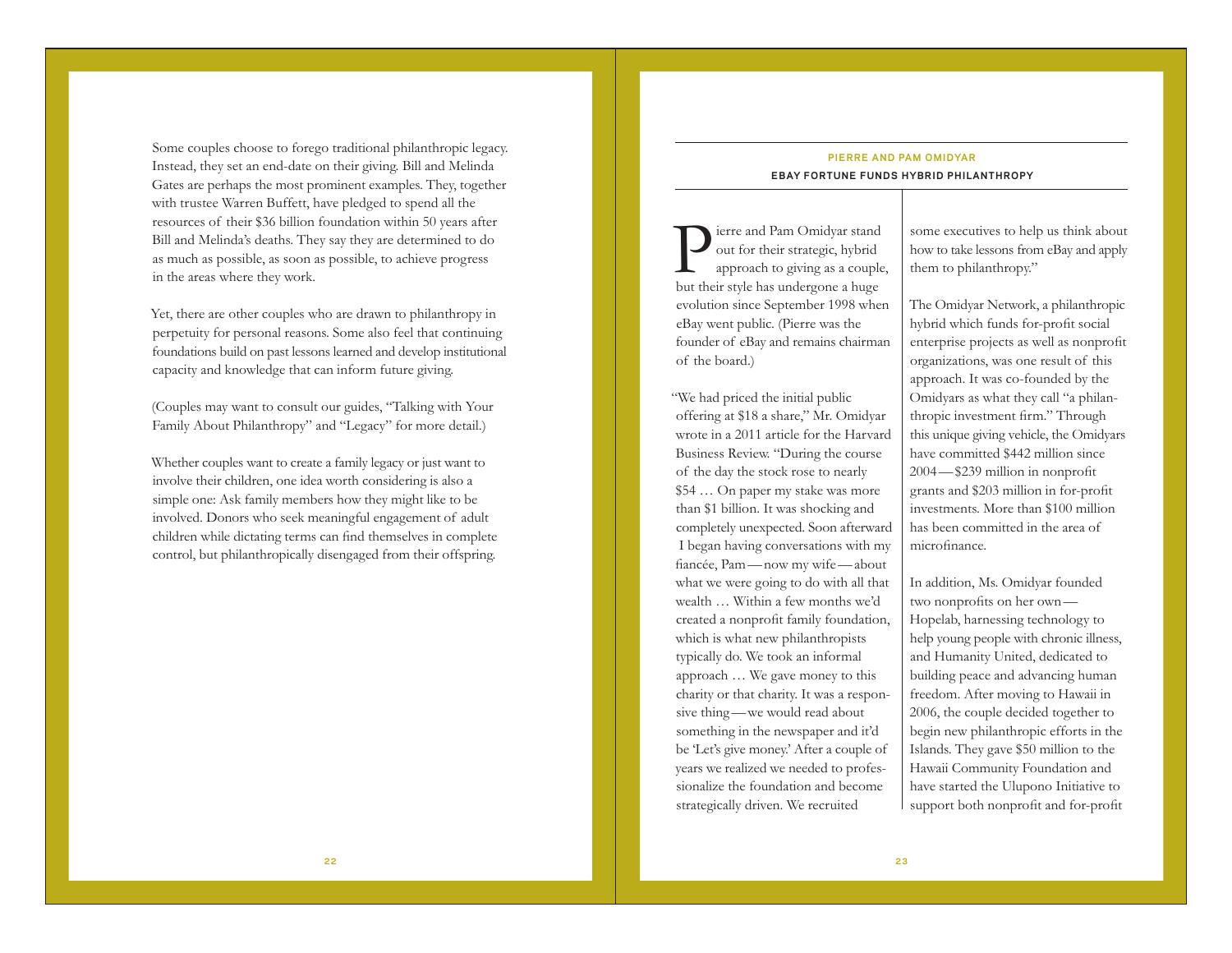efforts for Hawaiian sustainability. "We don't just write checks," they say, "we engage deeply with the organizations we support."

The couple says the eBay community taught them a valuable lesson: "people respond to opportunity in inspiring ways." This insight is a major influence on their giving strategy. "The organizations we've created and the time and energy we spend on various causes is rooted in our belief that people are inherently capable but frequently lack opportunity."

For the Omidyars, the key is how they define their work. "Philanthropy is a desire to improve the state of humanity and the world," Mr. Omidyar writes. "It requires thinking about the root causes of issues so that we can prevent tomorrow's suffering. And if we want to make sustainable change, we have to put all the tools at our disposal to their best possible use." And that means using the techniques of venture capitalists as well as the traditionally more risk-averse approaches of nonprofit organizations.

For their philanthropy, it also means a determination to "give away the vast majority of our wealth in our lifetime," as they wrote in their Giving Pledge letter to Warren Buffet and Melinda

and Bill Gates. "We have more money than our family will ever need. There's no need to hold onto it when it can be put to use today to help solve some of the world's most intractable problems."

"We don't just write checks, we engage deeply with the organizations we support.

"There's a point at which it doesn't make any difference to earn more money. We are much more interested in doing things in the community … We have never particularly liked the expression about 'giving until it hurts,' but rather suggest the better standard might be — 'Give until it feels great.' "

**JOYCE AND BILL CUMMINGS**

Billionaire philanthropists who have vowed to donate 90 percent of their wealth to charity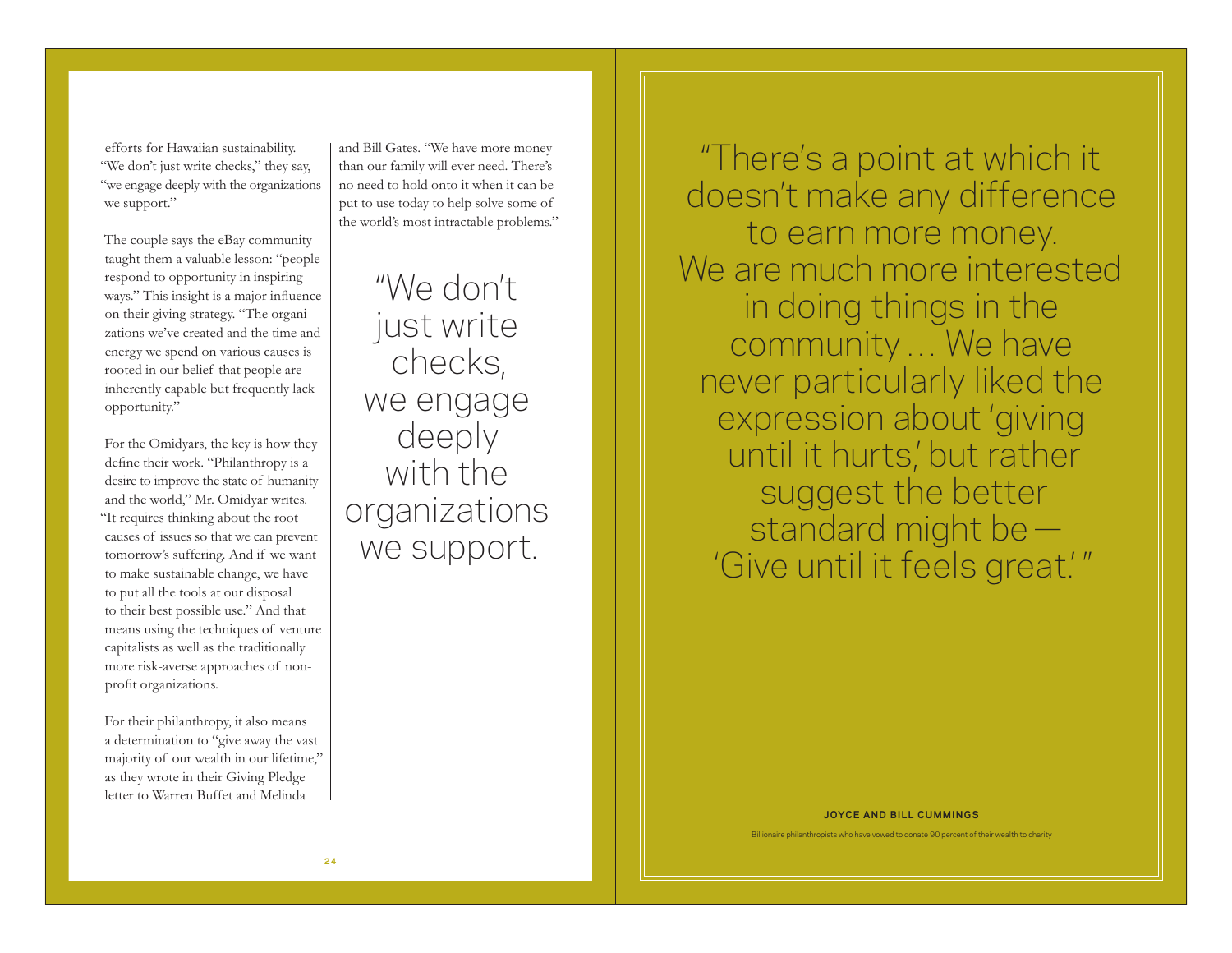# MOVING FORWARD

The way a couple's career begins in philanthropy—or reaches a new level—is often very personal.

It can be as simple as when one partner or spouse asks the other to have a cup of coffee or tea so they can have an openended chat, so they can discuss those things they each really care about. Once, that conversation starts, the journey of philanthropic exploration has begun.

Thoughtful, effective philanthropists have made their mark through the years by following their intuition and compassion while also being guided by observation and analysis.

Professional advice will help in this process. But even the most experienced of advisors is dependent on donors to supply the inspiration, focus and goals of giving.

That's where philanthropic couples have a great advantage. By working together, they bring not only a dual perspective, but a potentially balanced one.

In the end, a couple's best resource for creating or refining their philanthropy is usually themselves.

# COUPLES **CHECKLIST**

#### **SHARED MOTIVATION & VALUES**

Couples who give together often start their philanthropy or take it to the next level—by examining their motivations and values, looking for philanthropic common ground.

#### **COMMUNICATE, COMMUNICATE, COMMUNICATE**

Thoughtful, effective donor couples usually communicate about how philanthropic decisions will be made, especially when those decisions concern the structure and strategy of their giving.

#### **DIVIDE AND CONQUER**

Finding clarity around how the work will be divided can be beneficial for couples who give; this can include providing for separate areas of interest and even individual gifts.

#### **LOOK AT BIG FINANCIAL PICTURE**

Decisions about how much money should be set aside for philanthropic projects can be a part of a larger financial discussion, including inheritance for children, how to budget to take care of the family's needs, investment strategy, whose money it is and how the couple shares—or doesn't share—the control of that money. New philanthropic endeavors can offer an opportunity to renew understanding of the big financial picture.

#### **ACCOMMODATE DIFFERENT STYLES**

Couples are not clones when it comes to giving style. Individual approaches can be accommodated. In fact, a 2010 survey found more than half of high-net-worth couples make at least some of their decisions about giving independently of their partners.